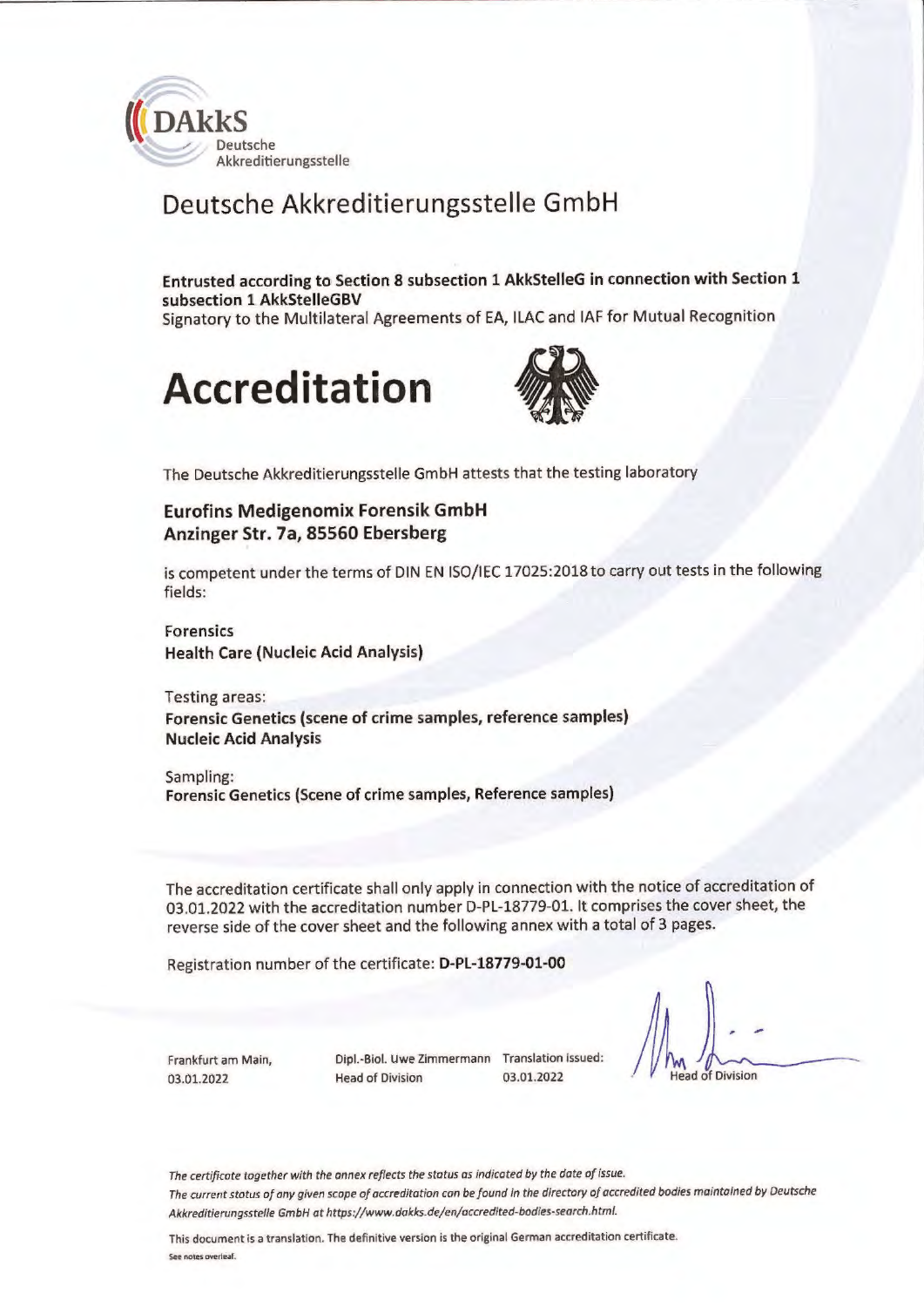## **Deutsche Akkreditierungsstelle GmbH**

Office Berlin Spittelmarkt 10 10117 Berlin

Office Frankfurt am Main Europa-Allee 52 60327 Frankfurt am Main Office Braunschweig Bundesallee 100 38116 Braunschweig

The publication of extracts of the accreditation certificate is subject to the prior written approval by Deutsche Akkreditierungsstelle GmbH (DAkkS). Exempted is the unchanged form of separate disseminations of the cover sheet by the conformity assessment body mentioned overleaf.

No impression shall be made that the accreditation also extends to fields beyond the scope of accreditation attested by DAkkS.

The accreditation was granted pursuant to the Act on the Accreditation Body (AkkStelleG) of 31 July 2009 (Federal Law Gazette I p. 2625) and the Regulation (EC) No 765/2008 of the European Parliament and of the Council of 9 July 2008 setting out the requirements for accreditation and market surveillance relating to the marketing of products (Official Journal of the European Union L 218 of 9 July 2008, p. 30). DAkkS is a signatory to the Multilateral Agreements for Mutual Recognition of the European co-operation for Accreditation (EA), International Accreditation Forum (IAF) and International Laboratory Accreditation Cooperation (ILAC). The signatories to these agreements recognise each other's accreditations.

The up-to-date state of membership can be retrieved from the following websites: EA: www.european-accreditation.org ILAC: www.ilac.org IAF: www.iaf.nu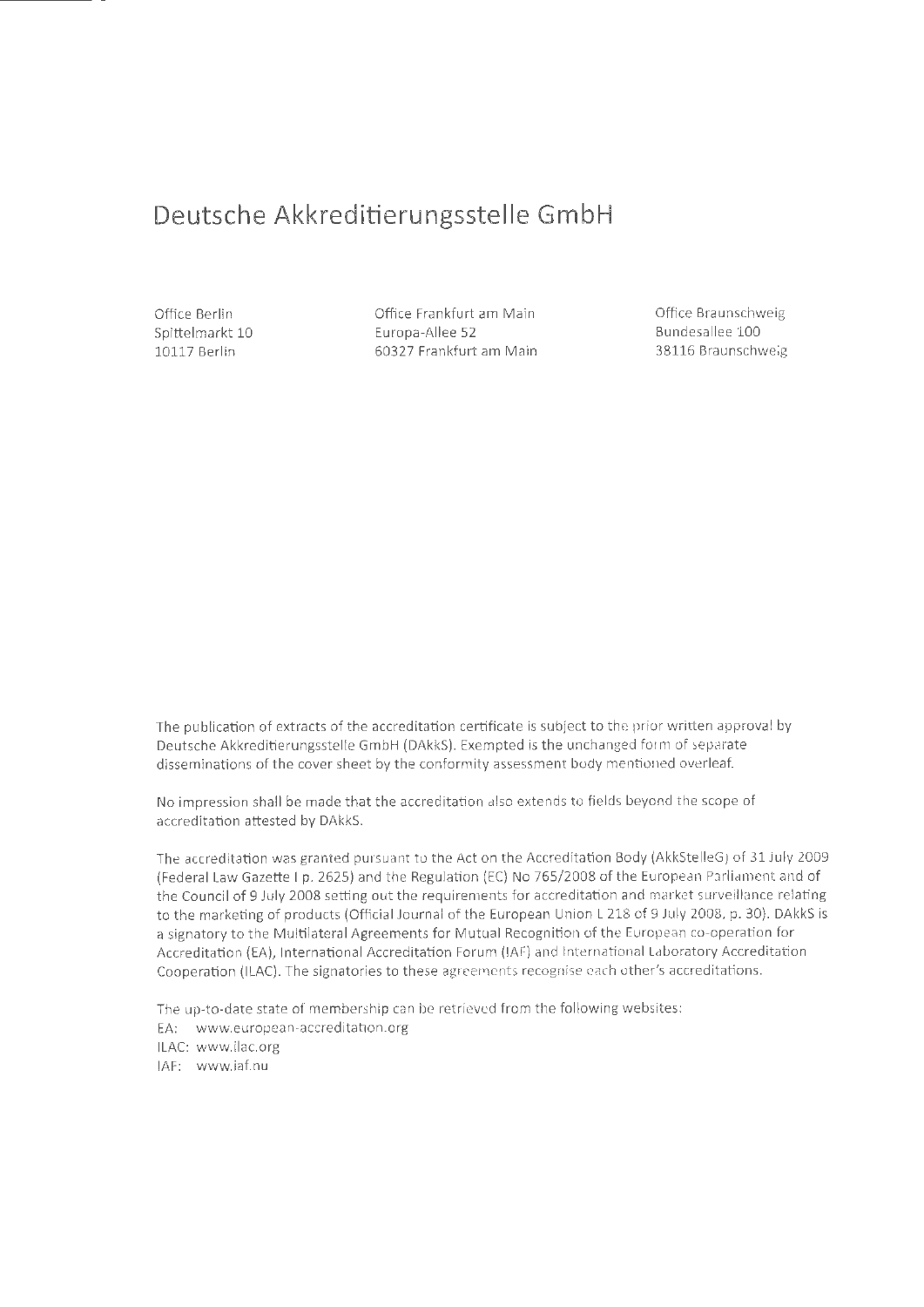

## Deutsche Akkreditierungsstelle GmbH

# Annex to the Accreditation Certificate D-PL-18779-01-00 according to DIN EN 15O/IEC 17025: 2018

**Valid from: 03.01.2022**  Date of issue: 03.01.2022

Holder of certificate:

**Eurofins Medigenomix Forensik GmbH Anzinger Str. 7a, 85560 Ebersberg** 

Tests in the fields:

**Forensics Health Care (Nucleic Acid Analysis)** 

Testing areas:

**Forensic Genetics {Scene of crime samples, Reference samples) Nucleic Acid Analysis** 

Sampling:

**Forensic Genetics (Scene of crime samples, Reference samples)** 

Within the given testing field marked with \*\*, the testing laboratory is permitted, without being required to inform and obtain prior approval from DAkkS, the following: the modification, development and refinement of testing methods. The listed testing methods are exemplary. The testing laboratory maintains a current list of all testing methods within the flexible scope of accreditation.

*The management system requirements in DIN EN 150/IEC 17025 are written in language relevant ta operations of testing laboratories and operate generolly in accordance with the principles of DIN EN ISO 9001.* 

The certificate together with its annex reflects the status at the time of the date of issue. The current status of the scope of *occreditation can be found in the database of accredited bodies of Deutsche Akkreditierungsstelle GmbH. https://www.dokks.de/en/content/accredited-bodies-dakks* 

Abbreviations used: see last page

This document is a translation. The definitive version is the original German annex to the accreditation certificate. Page 1 von 3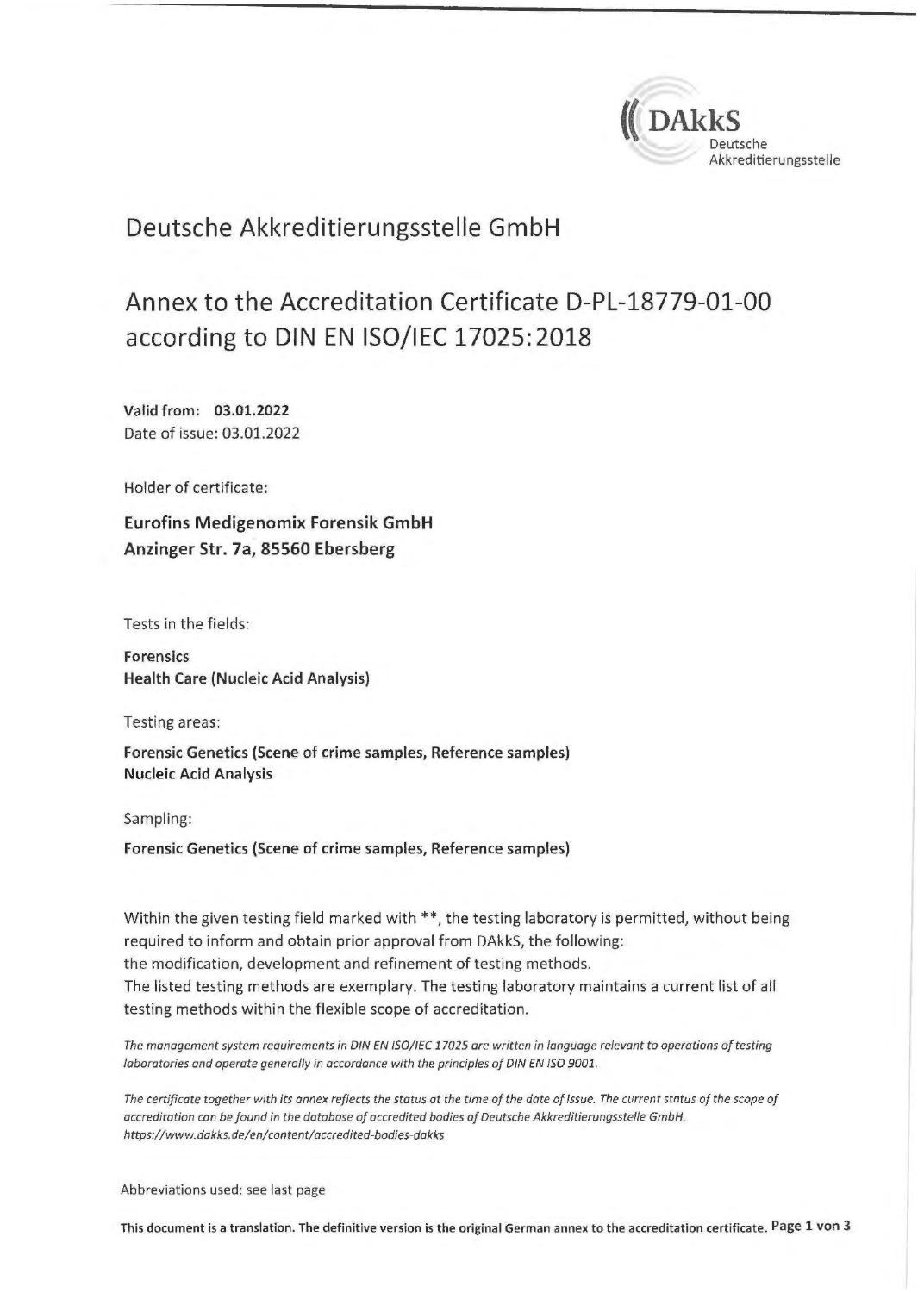

Annex to the Accreditation Certificate D-PL-18779-01-00

## Test field Forensic

## Testing area: Forensic Genetics (Scene of crime samples, Reference samples)

#### **Type of test: Polymerase Chain Reaction (PCR)**

| Analyte (measurement parameter)           | <b>Test item (matrix)</b>                                                | <b>Test method</b>                                                                                                   |
|-------------------------------------------|--------------------------------------------------------------------------|----------------------------------------------------------------------------------------------------------------------|
| Genotype for scene of crime<br>samples    | human DNA from:<br>human material, forensic traces<br>and tissue samples | STR-analysis:<br>PCR with flexible PCR reagents<br>subsequent electrophoresis and<br>allelic mapping of PCR products |
| Genotype for reference sample<br>analysis | Human DNA from:<br>buccal swabs, blood                                   | STR-analysis:<br>PCR with flexible PCR reagents<br>subsequent electrophoresis and<br>allelic mapping of PCR products |

#### **Individual tests**

| Analyte (measurement parameter)            | Test item (matrix)                                                                               | <b>Test method</b>                                                                                               |
|--------------------------------------------|--------------------------------------------------------------------------------------------------|------------------------------------------------------------------------------------------------------------------|
| Saliva (Amylase)                           | Trace                                                                                            | Amylase test for verification of<br>saliva                                                                       |
| Sperm                                      | Trace                                                                                            | HE-staining for verification of<br>sperm,<br>Immunochemical verification of<br>PSA in ejaculate                  |
| Acid phosphatase                           | Trace                                                                                            | Phosphatesmo test for verification<br>of acid phosphatase                                                        |
| <b>Blood traces</b>                        | Trace                                                                                            | Imunochemical blood test for<br>verification of human hemoglobin<br>Chemical blood verification<br>(Combur Test) |
| General identification of type of<br>trace | Trace                                                                                            | Microscopy                                                                                                       |
| Human DNA                                  | DNA from: buccal swabs, blood,<br>saliva, human materials, forensic<br>traces and tissue samples | Quantification of DNA in extracts<br>with Real-Time PCR amplification of<br>human specific gene loci             |

## **Sampling**

#### **Sampling Forensic Genetics (Scene of crime samples, Reference samples)** \*\*

| Standard / date of issue<br>In-house method /version | sampling method                                               | sample matrix |
|------------------------------------------------------|---------------------------------------------------------------|---------------|
| SOP FOR Probennahme-                                 | Sampling for scene of crime testing human biological material |               |
| Spuren 6.0                                           |                                                               |               |
| 07.09.2020                                           |                                                               |               |